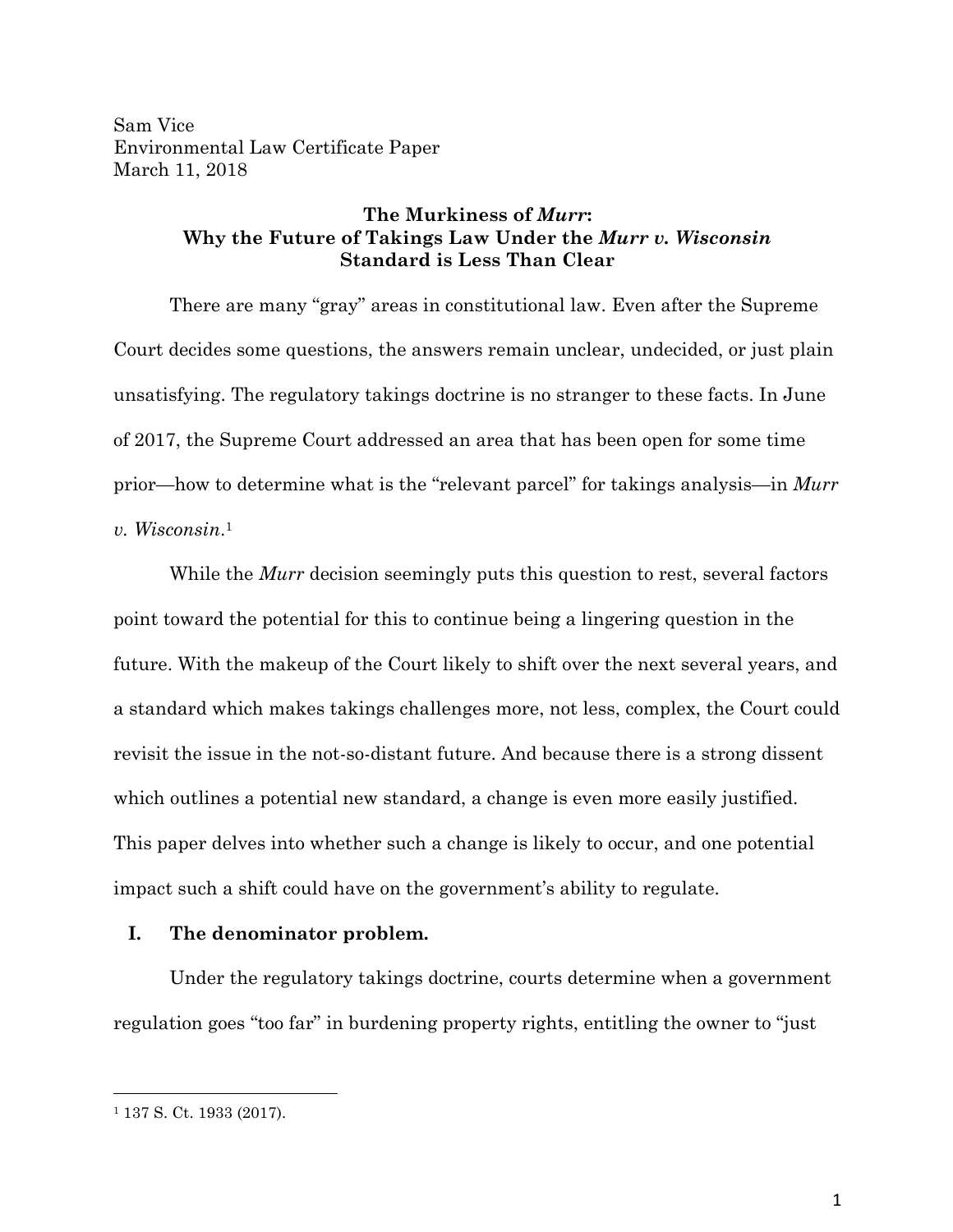compensation" under the Fifth Amendment Takings Clause. Before determining if the government has indeed gone "too far," the court must first define what the boundary of the property in question is by looking at the "parcel as a whole." In doing so, it must be careful to consider the property's complete bundle of property rights, rather than a narrowly defined single strand.<sup>2</sup>

In practice, determining what is the "parcel as a whole" has turned out to be extremely difficult. Because this so called "denominator problem" is often outcome determinative, litigants and courts alike have sought answers as to exactly how the courts should define the property that the government has allegedly taken. While some aspects of the problem have been resolved, an important aspect had remained unanswered for some time: How should the boundary of the property be defined when the plots are adjacent to other holdings of the same owner?

Enter the Murr family. It's certain the Murr family had no intention, or desire, to thrust themselves into this unanswered regulatory takings question. Yet their local zoning dispute concerning a family vacation home offered the chance for the Court to answer this lingering question.

### **II. The** *Murr* **Decision.**

The Murr saga takes place on the St. Croix river in Wisconsin.3 The Murr family owns two adjacent lots—Lot E and Lot F—on the St Croix River, with a cabin located on Lot E.4 The lots were purchased separately by the petitioner's

<sup>2</sup> Tahoe-Sierra Preservation Council Inc., 535 U.S. 302, 327 (2002).

<sup>3</sup> Murr, *supra* note 1, at 1936.

<sup>4</sup> *Id.*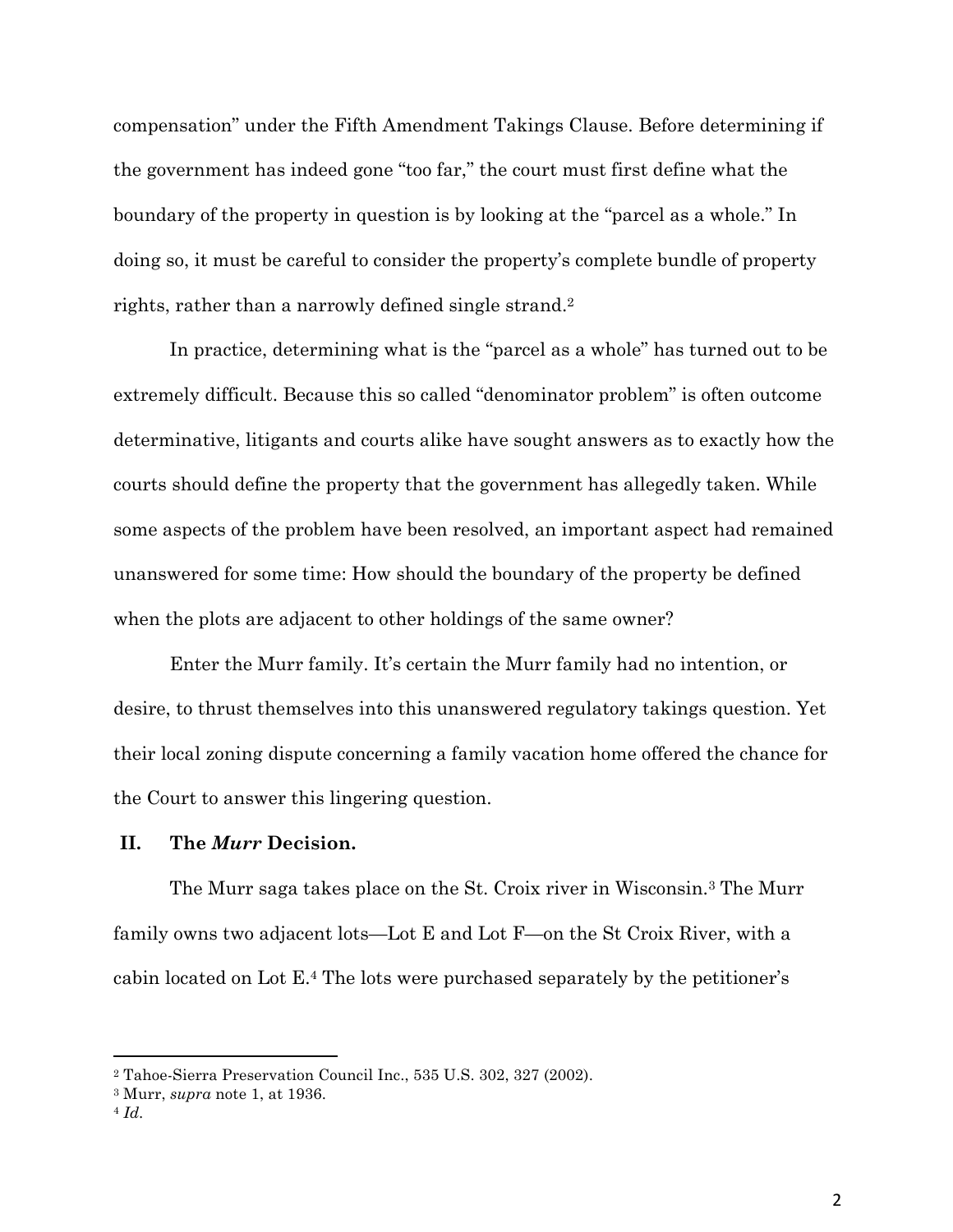parents in the 1960's, and they were held under separate entities by the parents lot F under the family plumbing business, and lot E held under their own names.<sup>5</sup> They maintained the lots under separate ownership until in the 1990's, when the Murr parents decided to transfer the properties to their children. Lot F was transferred in 1994, and in 1995 lot E was conveyed, bringing the lots into common ownership for the first time.6

A decade later, the Murr children decided that they wanted to renovate the cabin, and decided to sell Lot E. While both lots are over one acre in size, neither have over an acre of suitable development area, and thus they were each considered substandard and under local law required a variance to develop or sell.7 The zoning laws contained a grandfather clause which makes a variance unnecessary if the lots were created prior to the zoning law's enactment. Although both lots were created prior to the law, because the Murrs unified the two substandard lots under common ownership, they "effectively merged" the lots under Wisconsin law. The grandfather clause therefore did not apply, and the Murr family was required to get a variance. The local Zoning Board denied the Murrs the right to sell or develop the lots separately, setting the stage for the takings challenge.<sup>8</sup>

A takings challenge was filed and worked its way all the way up to the Supreme Court. The Court was asked to define what the "relevant parcel" is when

 <sup>5</sup> *Id*.

<sup>6</sup> *Id.*

<sup>7</sup> *Id.*

<sup>8</sup> *Id.* at 1941 (quoting Murr v. St Coix County Bd. of Adjustment, 332 Wis. 2d 172, 184 (Wis. 2011)).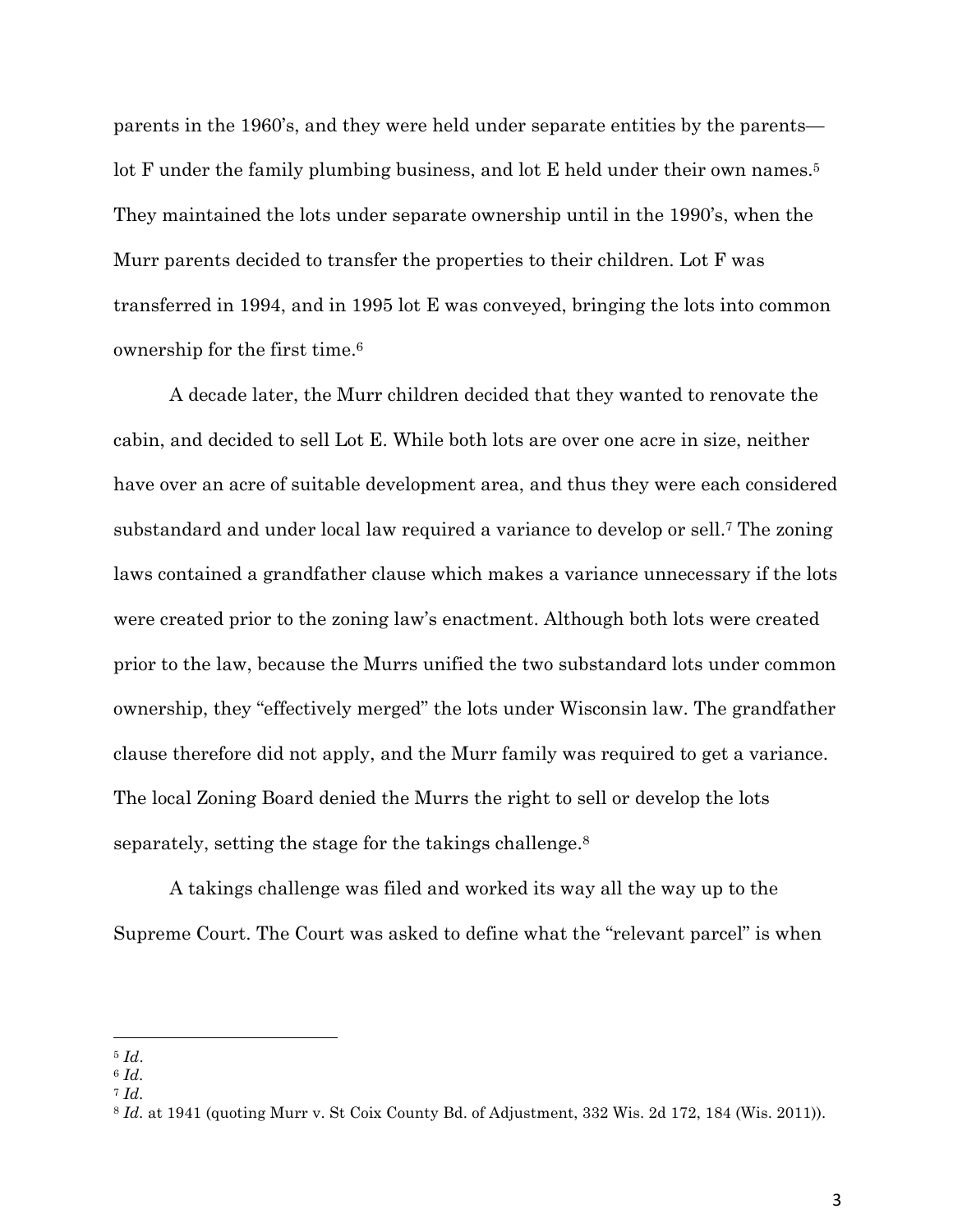assessing the "effect of the challenged governmental action."9 Should the takings analysis be focused only on lot E? Or should the court consider both lots combined?

## **a. The Majority opinion.**

The majority opinion, written by Justice Kennedy, laid out a three-factor test. Under this test, to determine the denominator a court must look at: (1) the "treatment of the land under state and local law;" (2) "the physical characteristics of the land," and (3) "the prospective value of the regulated land."10 This test must ultimately determine whether "reasonable expectations about property ownership would lead a landowner to anticipate that his holdings would be treated as one parcel, or instead as separate tracts," based on "background customs and the whole of our legal tradition."11

Notably, Justice Kennedy gave some specific guidance on potential issues regarding these factors. When looking at the first prong, a state law "use restriction that is triggered only after or because of a change in ownership should help guide the court's assessment of reasonable private expectations."12 When assessing the geography and physical characteristics of the land, Justice Kennedy made clear that "some features may indeed lead a reasonable land owner to anticipate that their land would be subject to regulation, due to the surrounding human and ecological environment." Finally, Justice Kennedy noted that a diminution of value in one lot may be tempered if the regulated land adds value to the remaining property by

<sup>9</sup> *Id.* at 1938.

<sup>10</sup> *Id.* at 1945. 11 *Id.*

<sup>12</sup> *Id.*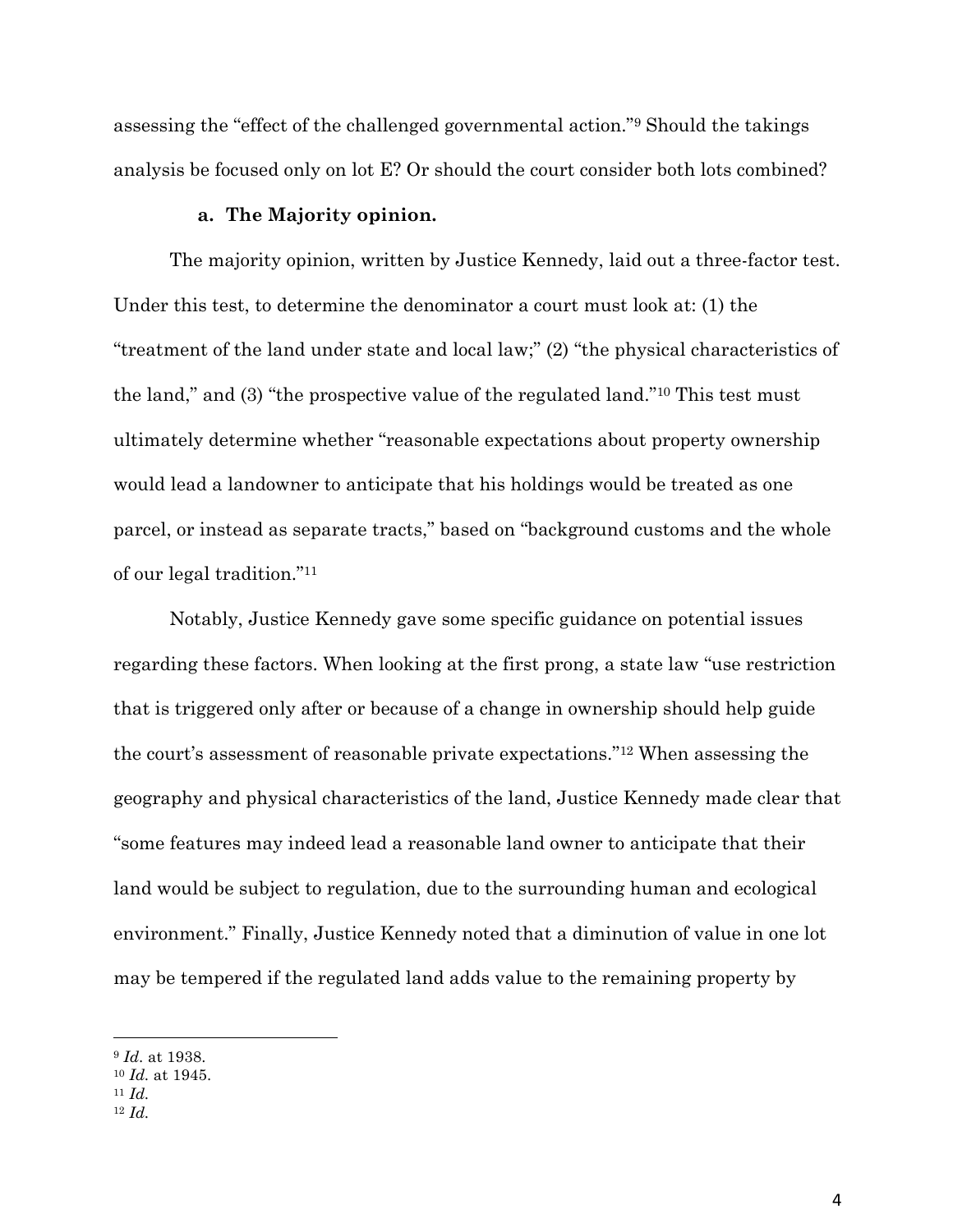increasing privacy, expanding recreational space, or preserving surrounding natural beauty."13

This approach has several benefits. First, it will reduce the potential for gamesmanship by landowners. The fear is that they may otherwise draw boundary lines in anticipation of regulation, so they can subsequently bring a takings claim for that portion of the property. Under this standard, such attempts will fail. Second, it allows courts to take other relevant factors into account, such as other land holdings in the area that add value to the relevant parcel, and whether a change in ownership occurred that could lead the owner to anticipate the lots being considered as one.

The new approach, however, has its shortcomings as well. An overall complaint about bringing regulatory takings claims is the complexity of the claims. They often take massive amounts of resources that make landowners, who would otherwise have a valid claim to bring, hesitant to assert their rights. This new test only adds to that problem. By adding another three-factor test to determine the relevant parcel, landowners will need to expend time and litigation costs just for a chance to spend more time and money litigating the merits under the *Penn Central* test.14

Another complaint brought by property rights advocates is that the tests for regulatory takings claims are stacked against the property owners. By making these determinations on an ad hoc, factual basis, judges are left balancing the

<sup>13</sup> Id. at 1946. 14 Penn Central Transportation Co. v. New York City, 438 U.S. 104 (1978).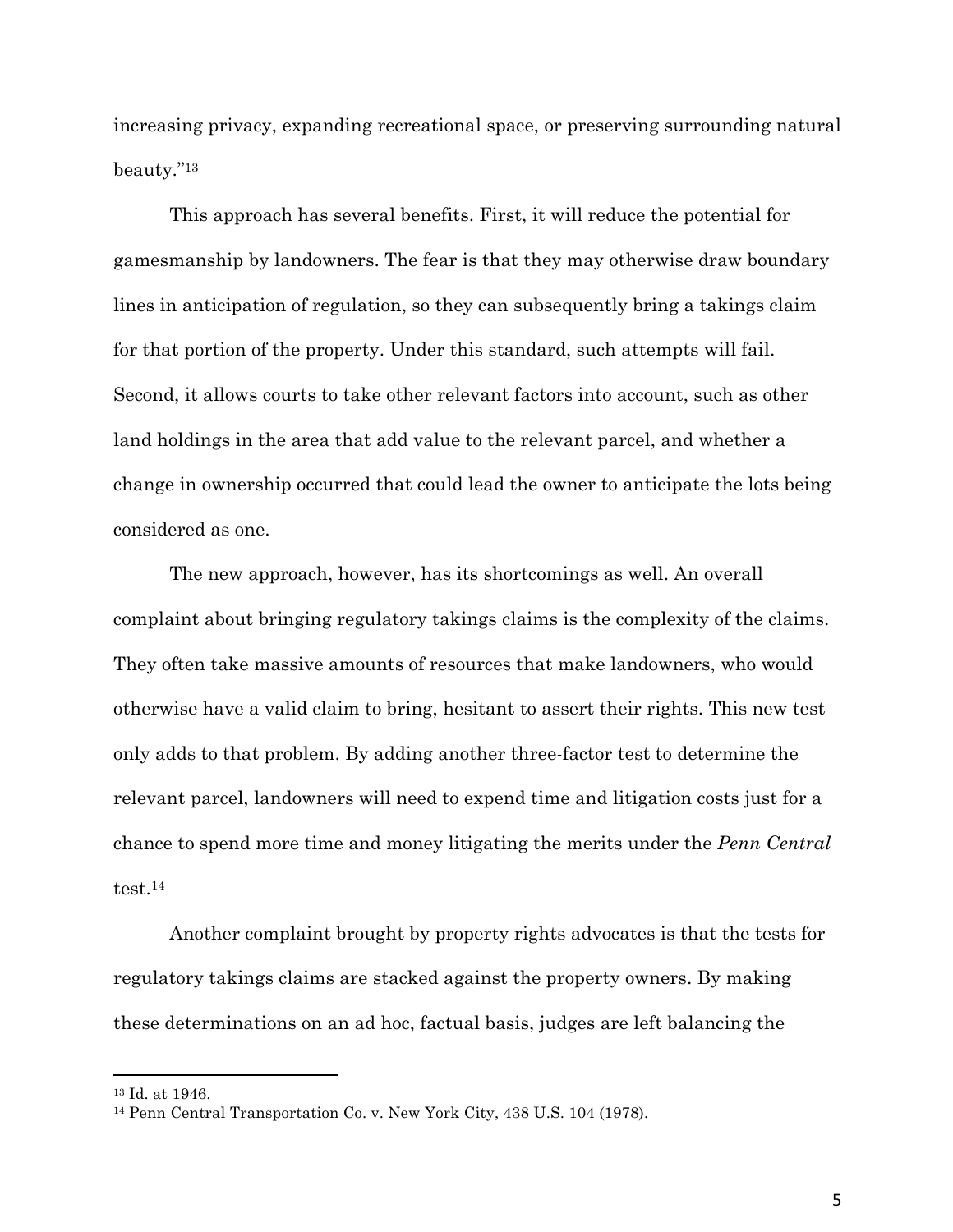government's need to regulate on behalf of the public good, with "forcing some people alone to bear public burdens which, in justice and fairness, should be borne by the public as a whole."15 While this seems like a procedurally fair way to adjudicate the claims, there is an argument that in practice, it may leave landowners without a realistic chance of winning.16 The majority's new test does nothing to relieve these worries—in fact it likely has exacerbated them. By giving more discretion on an issue that most land owners would feel is straightforward, the perception may be that less fairness is afforded to land owners.

Whether these fears will come to fruition is yet to be seen. Only time will tell as to whether this new standard will actually bring clarity to this question. The standard may not ultimately be judged on its own merits, however. Instead, it may be compared and contrasted to a potential new approach offered up by the dissent in this case.

## **b. The Roberts dissent.**

Chief Justice Roberts penned a dissent, joined by Justices Thomas and Alito. Criticizing the majority's approach as a threat to property rights, Roberts rejected the majority's three-part test, instead embracing a much more straightforward test that favors property rights to a much greater degree.

<sup>15</sup> Armstrong v. United States, 364 U.S. 40, 49 (1960).

<sup>16</sup> F. Patrick Hubbard, et al., *Do Owners Have a Fair Chance of Prevailing Under the Ad Hoc Regulatory Takings Test of Penn Central Transportation Company?*, 14 DUKE ENVTL. L. & POL'Y F. 121 (2003) (finding that data regarding whether land owners have statistical chance of winning regulatory takings challenges is inconclusive).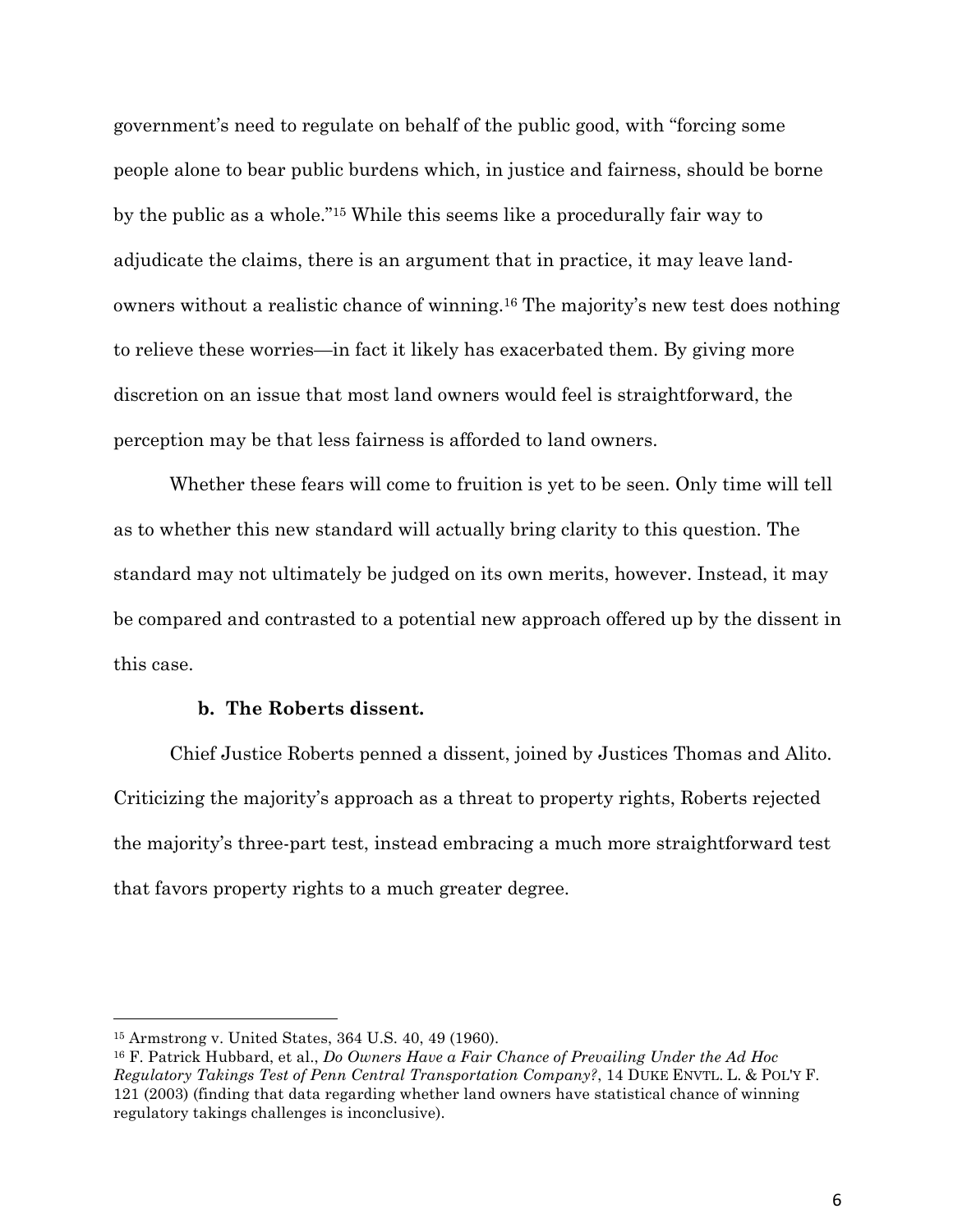Chief Justice Roberts would answer the denominator problem looking first and foremost to how the property is defined under state property laws. The plot lines should define the property in question "in all but the most exceptional circumstances."17 Once the property is defined in this way, many of the same factors in the majority's opinion would then be examined at the merits stage, under the well-worn *Penn Central* test. By defining the property as such, the court would be adhering to the traditional view that "state laws create property rights in things," and that in the real property context, "those 'things' are horizontally bounded plots of land."18

Roberts rejects the majority's fears that any gamesmanship would result from taking this view. Instead, when obvious attempts to create a takings claim are presented, the court can simply reject them. Indeed, Roberts points out that this is precisely what the court did in *Penn Central* when it rejected the property owners attempt to define the relevant parcel as only the air rights in that case.

Roberts also contends that the majority standard has stacked the deck in the government's favor. Having the ad hoc test when defining the parcel would allow the government to create a litigation-specific definition of property designed to avoid liability under the Takings Clause.19 Furthermore, the majority's framework will take into account the reasonableness of the government's action at this preliminary stage, and not just at the merits stage, which leads to clear double

 <sup>17</sup> Murr, *supra* note 1, at 1953.

<sup>18</sup> *Id.*

<sup>19</sup> *Id.* at 1955.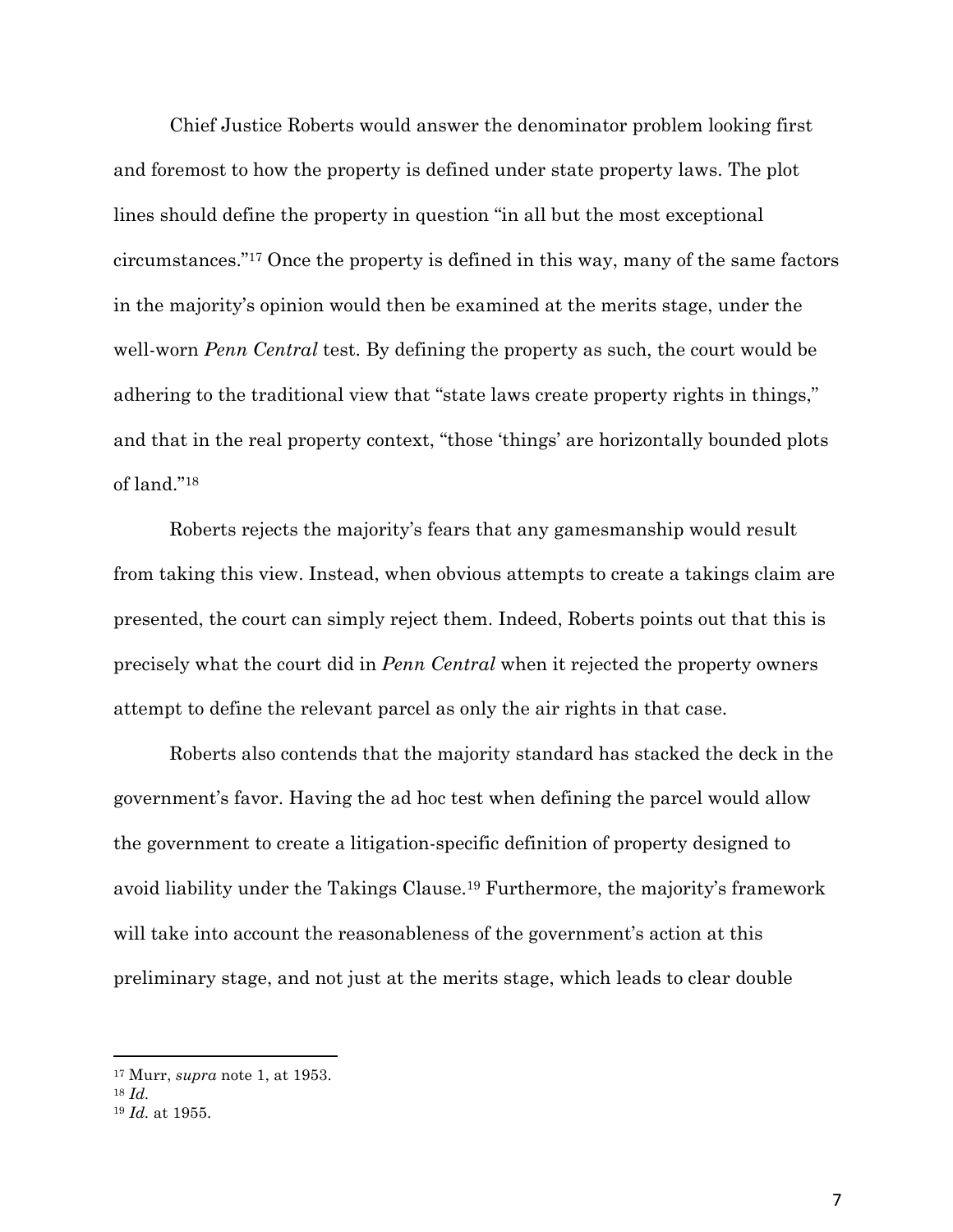counting of the government's interest. Taking the reasonableness of the government's action into account when defining the property will lead to definitions of parcels that have more to do with adhering to the government regulation, and less to do with property owner's legitimate expectations for their land. This will ultimately make it even less likely that a court would find a taking in many cases.

While Roberts disagrees with how the majority gets there, an interesting facet of this case is that he actually agrees with their conclusion. After defining the property according to its state law property lines, he would have taken into account many of the same factors at the merits stage and found that no taking had occurred.

## **c. The Thomas dissent.**

Justice Thomas also penned a dissent in the case. Thomas's approach is different altogether, but perhaps even more straightforward. Thomas suggests "it would be desirable for us to take a fresh look at our regulatory takings jurisprudence, to see whether it can be grounded in the original public meaning of the Takings Clause of the Fifth Amendment or the Privileges or Immunities Clause of the Fourteenth Amendment.20 While abandonment of the regulatory takings jurisprudence, rooted in Justice Holmes's famous pronouncement that "regulations can go too far," may seem desirable at first glance, it garners little support on the Court. The dissent embraces the *Penn Central* test and shows little desire to overturn *Penn Central* and its progeny.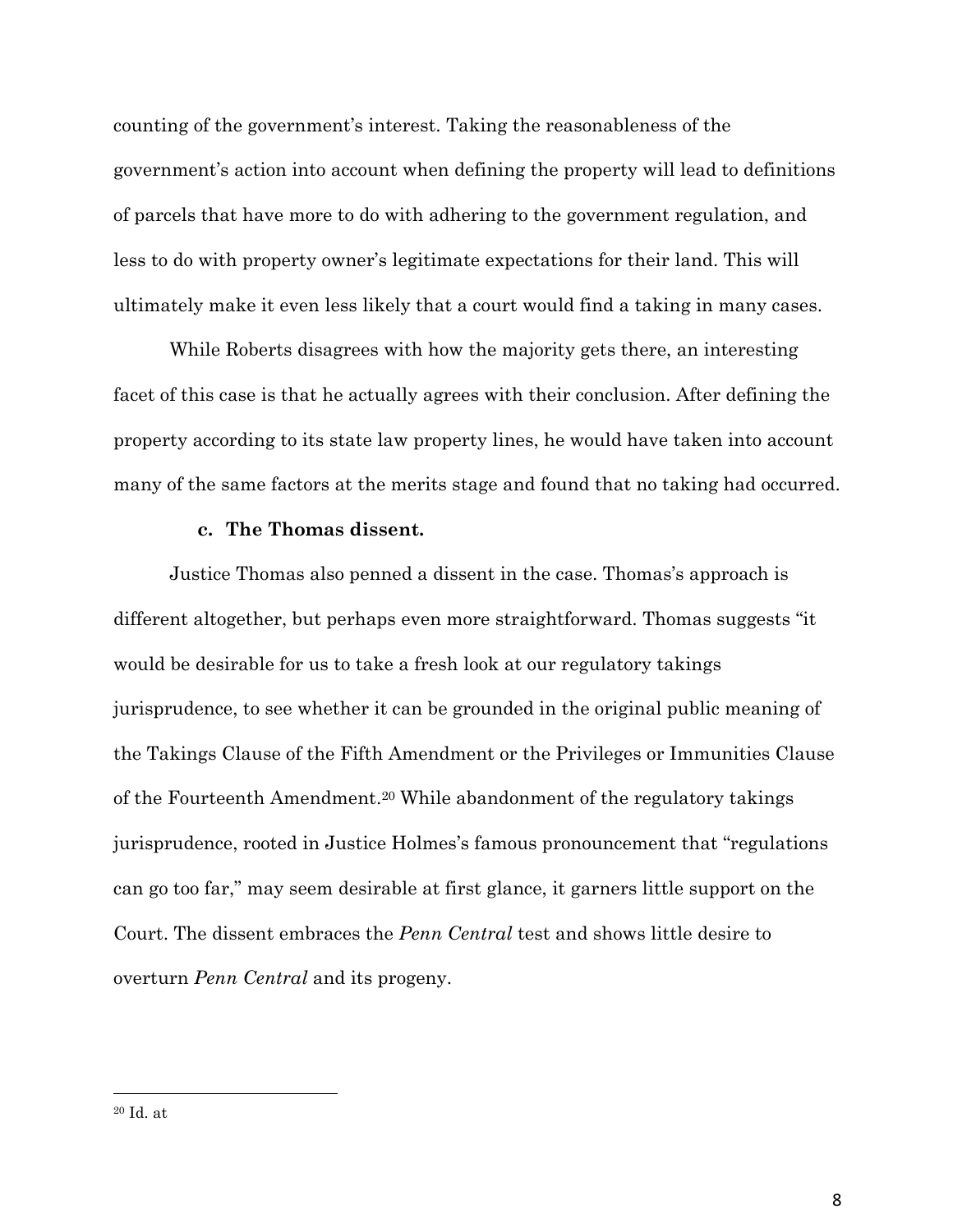Both the majority and Robert's dissent approaches have their relative strength and weaknesses. The majority approach affords courts more flexibility to define the relevant parcel, making it less likely owners can create a takings claim when there is none. Yet this flexibility sacrifices a precise and manageable standard, which is the strength of the dissent's approach. It will be the lower courts task in muddying through the new standard, which had purportedly given clarity to this once unanswered area of constitutional law. But if circumstances on the Supreme Court change, courts may not be stuck in the mud for long.

### **III. Why the future of the denominator problem is less than clear.**

Typically, when a decision puts a long-disputed question of law to rest, we can expect that decision to be in place for many years. Principles of *stare decisis* make courts reluctant to overturn precedent quickly. Moreover, reliance by parties on the new rules, as well as a desire for continuity by all parties involved make it much less likely for courts to change course quickly.

Several factors at play in this situation, however, make it seem far more likely that the Court may potentially abandon this new test in the not-so-distant future. First, there is potential for a Supreme Court shake-up of justices in the coming years. If the new justices are stronger property rights advocates, the balance may tip, and these new voices may have the votes to overturn the majority's approach. Second, because the new standard is somewhat nebulous, the potential is there for confusion on how to implement it, which could lead to vastly inconsistent results. Should both factors present themselves, a more property rights oriented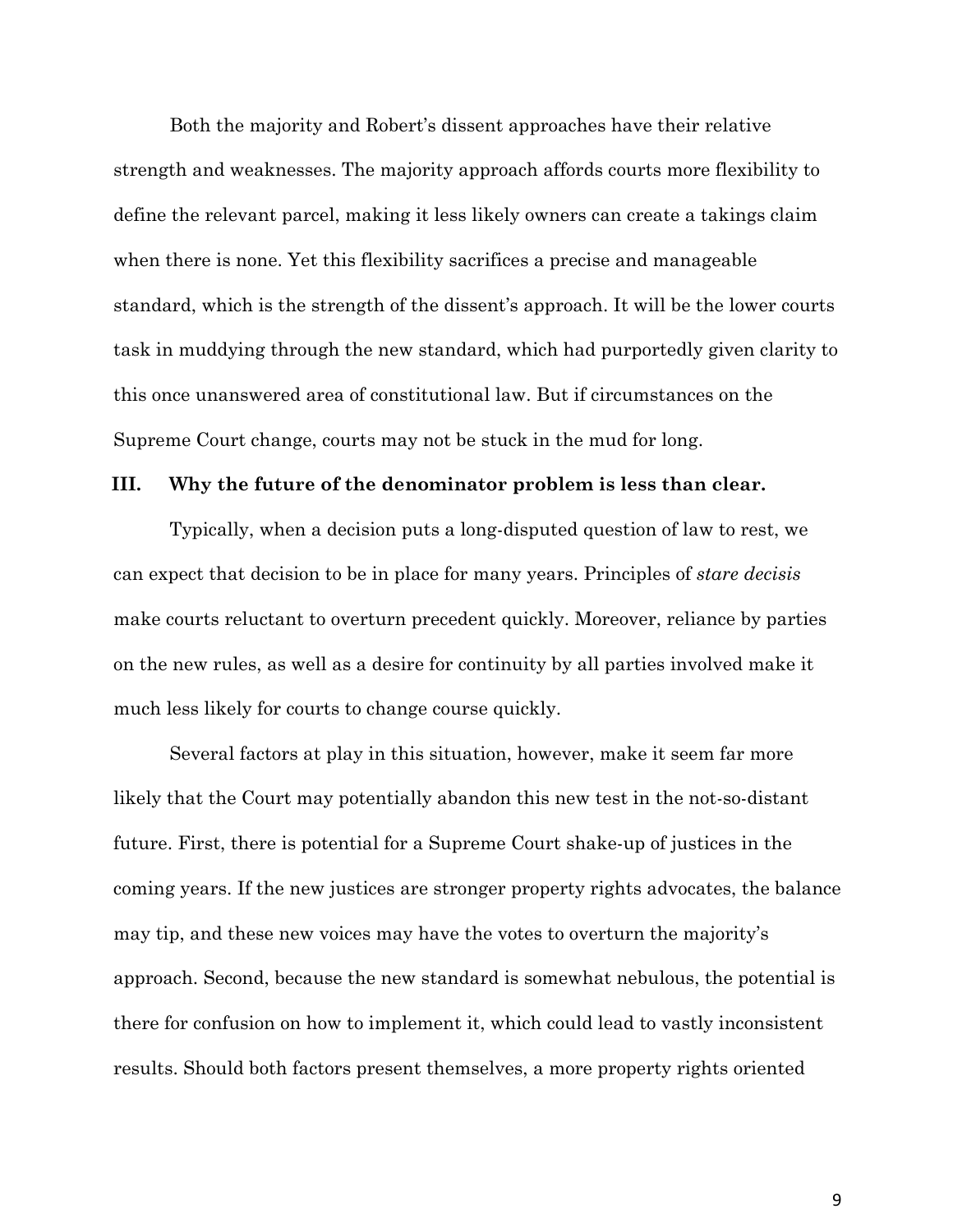court could revisit this question, and adopt the standard put forward in the Roberts dissent.

## **a. The potential for a new majority on the Court.**

The potential for a Supreme Court shake-up seems likely in the coming years. In fact, it began before the *Murr* decision was even decided. Its newest member—Neil Gorsuch—did not take part in the decision, having not been confirmed at the time of oral argument. While his views on the denominator problem are not known, a 2005 email concerning the controversial *Kelo v. City of New London* decision certainly gives us clues. In the email, Gorsuch applauded Justice Thomas' dissent, which chastised the majority in that case for its interpretation of the Public Use Clause, and for departing greatly from the Takings Clause's original meaning.21 This view on constitutional property rights seems to be strongly on the side of property owners and may even be more conservative than the justice he replaced, Antonin Scalia.22 It's a fairly safe bet that Gorsuch would have sided with the Roberts dissent in *Murr*.

Even with Gorsuch, however, the dissent would have fallen short of a majority. But more new voices on the court are likely near. Justice Kennedy, who

<sup>21</sup> Ariane de Vogue, *What Neil Gorsuch learned from Kennedy, Scalia and Thomas*, CNN POLITICS

 

(March 20, 2017), http://www.cnn.com/2017/03/19/politics/gorsuch-kennedy-scalia-thomas/. 22 Illya Somin, *Neil Gorsuch opposes the Kelo decision – a terrible Supreme Court property rights ruling that Donald Trump loves*, THE VOLOKH CONSPIRACY (March 28, 2017),

https://www.washingtonpost.com/news/volokh-conspiracy/wp/2017/03/28/neil-gorsuch-opposes-thekelo-decision-a-terrible-supreme-court-property-rights-ruling-that-trumpsupports/?utm\_term=.d3cb1777be48.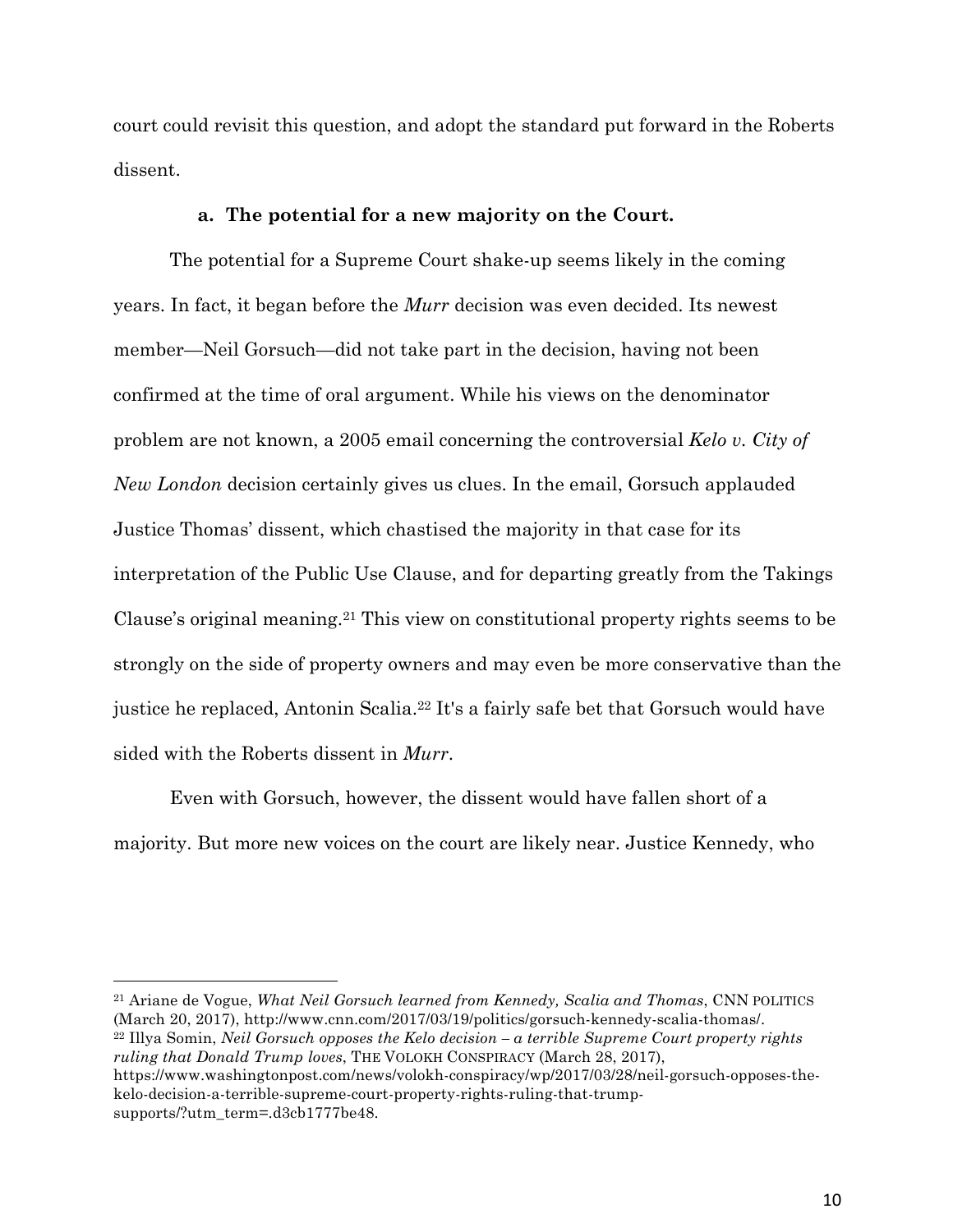wrote the majority decision, has long been rumored to be nearing retirement.<sup>23</sup> Should that retirement happen before President Donald Trump leaves office in 2020—or possibly even 202424—the Justice replacing him will almost certainly be another strong advocate for property rights, and a potential fifth vote that could push the dissent into the majority. And while other retirements do not seem imminent,<sup>25</sup> things can obviously change quickly, which could dramatically shift the dynamic for the denominator issue.

## **b. The potential problem of implementation in the lower courts.**

The second factor which could affect the longevity of the *Murr* decision, and the new test announced, is how it will be implemented by the lower courts. How to apply the factors of *Murr* is unlikely to stump the lower courts. However, there are still some gray areas. Especially important will be how the courts balance these factors. Also relevant will be the interplay with the *Penn Central* factors. If the court finds the property owner did not have a reasonable expectation that his property would be two separate parcels, should the court then apply this finding to the merits decision?

These are potential questions that may lead to inconsistencies across the vast federal and state court landscape. If across multiple jurisdictions the test proves to

<sup>23</sup> Joseph P. Williams, *All Eyes on Justice Anthony Kennedy's Retirement Plans*, U.S. NEWS & WORLD REPORT (July 10, 2017), https://www.usnews.com/news/national-news/articles/2017-07-10/all-eyesare-on-justice-anthony-kennedys-retirement-plans

<sup>24</sup> I can only hope not.

<sup>25</sup> Julia Manchester, *Ginsburg: I'll be a SCOTUS justice for as long as I can*, THE HILL, (Oct. 28, 2017), http://thehill.com/blogs/blog-briefing-room/news/357657-ginsburg-ill-be-a-scotus-justice-for-aslong-as-i-can?rnd=1509228187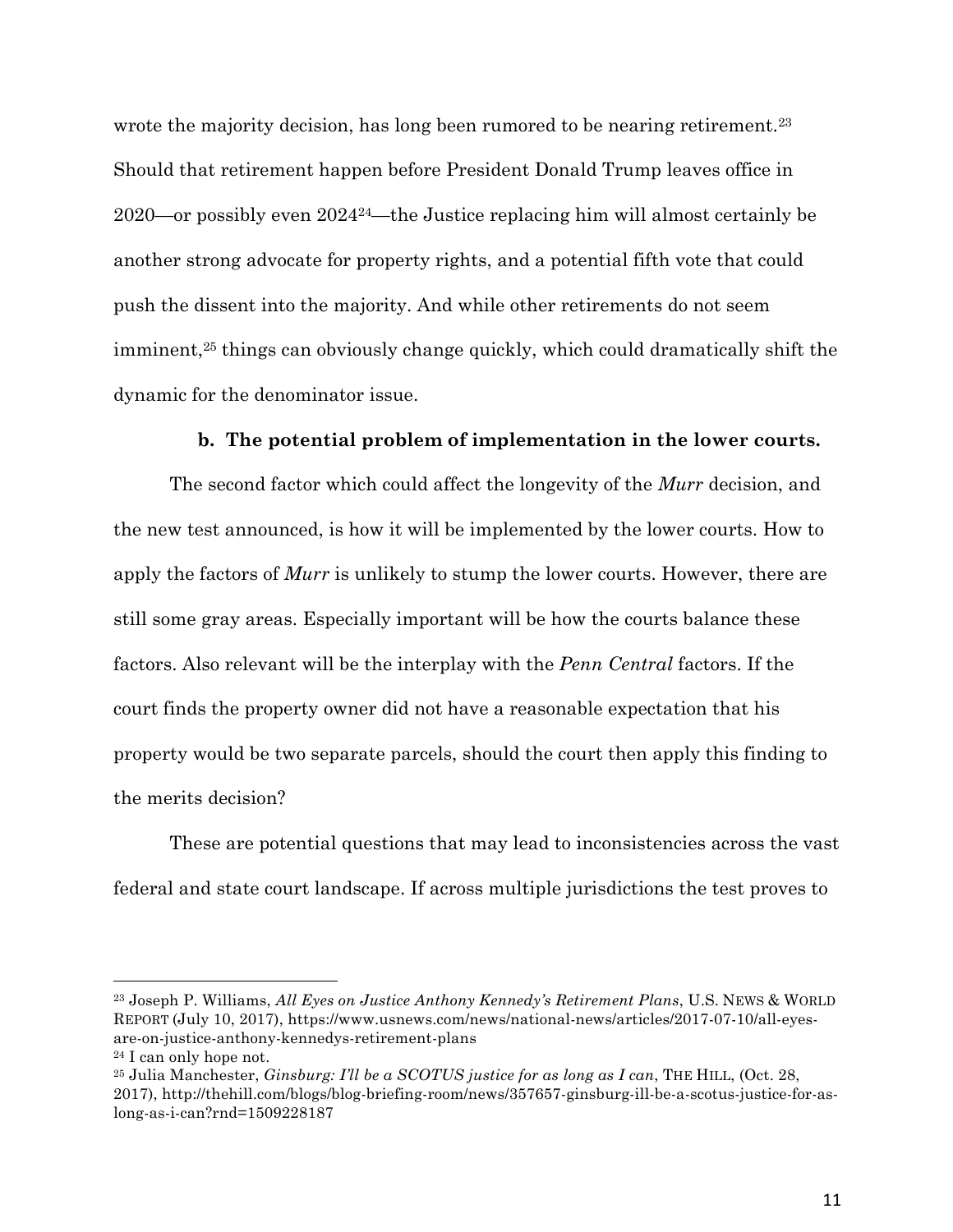yield inconsistent results, this might also be a factor for the Supreme Court to revisit the *Murr* decision.

# **c. How these factors could lead to the court revisiting the** *Murr* **decision.**

Should both these factors come to fruition, revisiting *Murr* would not be out of the question for the Court. Although ''a decision to overrule should rest on some special reason over and above the belief that a prior case was wrongly decided,''26 there is plenty of precedent to show that the court has been willing to overturn a case, even shortly after it was decided.

An example of this is the Court's Tenth Amendment jurisprudence. In *National League of Cities v. Usery*,<sup>27</sup> the Court announced that Congress could not directly displace the State integral operations in the areas of "traditional government functions." The "traditional government function" test announced in *Usery*, however, lasted just nine years—an extremely short time period in constitutional terms. During that time, lower courts were all over the map as what in fact constituted a "traditional government function," leading to inconsistency throughout multiple jurisdictions. In *Garcia v. San Antonio Metropolitan Transit Authority*,28 the Court explicitly overruled *Usery*, finding the test to be unworkable and not grounded in constitutional principles.

It's easy to imagine the court with Gorsuch, and one or more new likeminded justices, invoking a similar rationale as in *Garcia* to overrule *Murr*. Regardless of

<sup>26</sup> Planned Parenthood v. Casey, 505 U.S. 833, 864 (1992).

<sup>27</sup> 426 U.S. 833 (1976).

<sup>28</sup> 469 U.S. 528 (1985).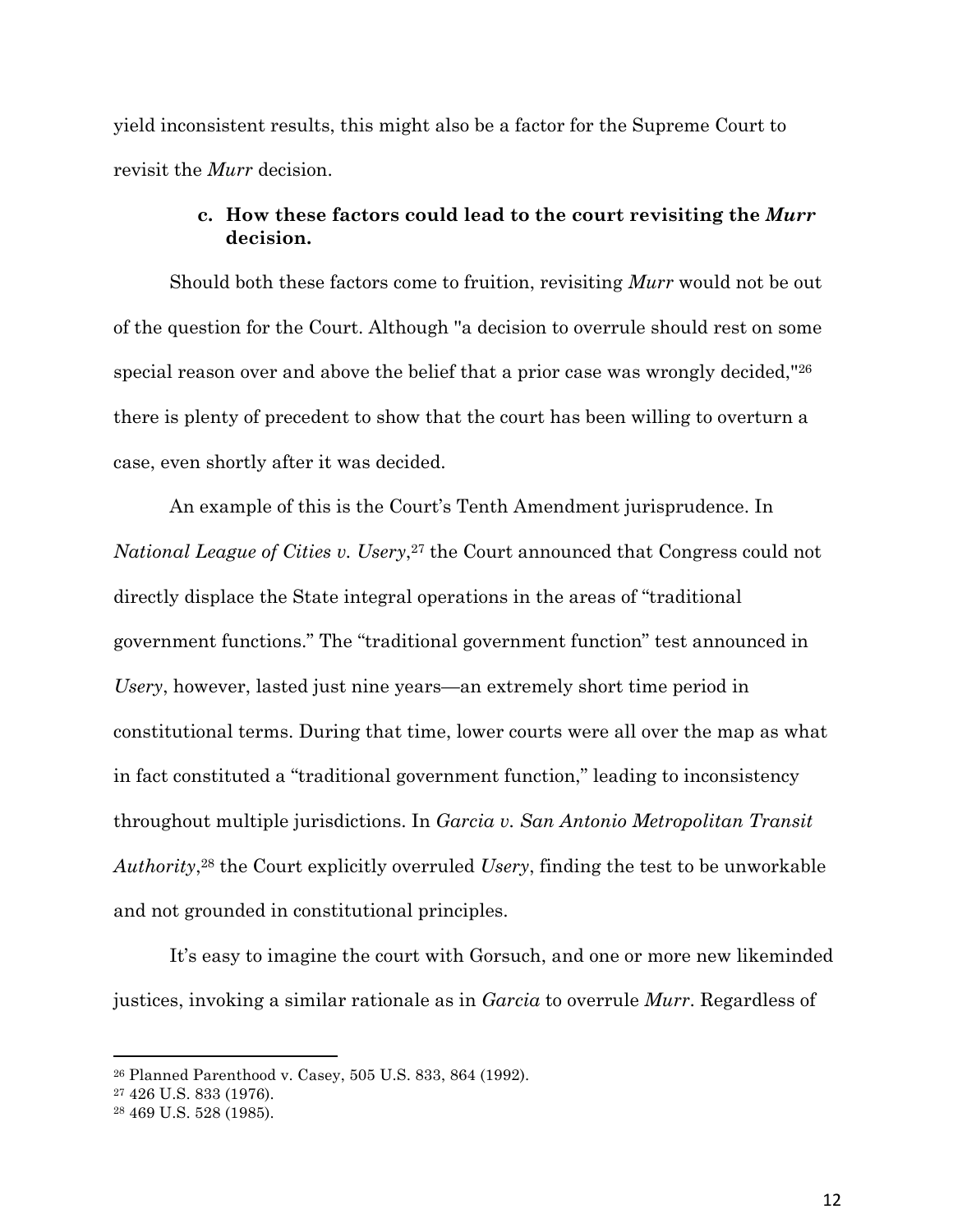actual realities, a three-factor standard such as the one in *Murr* will almost surely lead to some lack in clarity in how to apply it, and thus to inconsistencies between courts. Furthermore, the dissent already leveled arguments that the standard is not rooted in Constitutional principles. The new Court could instead turn to a definition rooted in State law—the traditional approach taken by Chief Justice Roberts—or reexamine regulatory takings as a whole, as Justice Thomas suggested.29 While these new Justices may wish to push the envelope and adopt hardline conservative positions, in order to gain a majority, they may opt to sign on to an opinion adopting the approach of Chief Justice Roberts in his *Murr* dissent.

While the odds are against overturning this newly announced test in the near future, the possibility is there. But would such a dramatic shift even matter in a practical sense? A look at how a likely scenario—regulations in response to climate change—will play out under both the majority and dissenting opinions in *Murr* can help illuminate why this is such an important question.

# **IV. The practical effects of the** *Murr* **standard in California, and what a future under the dissent may look like.**

The factual circumstances that led to the *Murr* litigation are possible, but unlikely in California. California does have a law that allows commonly owned properties to be merged, but the law only allows for a merger after a property owner has notice and an opportunity to be heard.<sup>30</sup> It does not automatically merge commonly owned properties.31 More importantly, the Supreme Court seemed to

 <sup>29</sup> Murr, *supra* note 1, at 1957-58.

<sup>30</sup> Cal. Gov. Code § 66451.10 (2018).

<sup>31</sup> *Id.*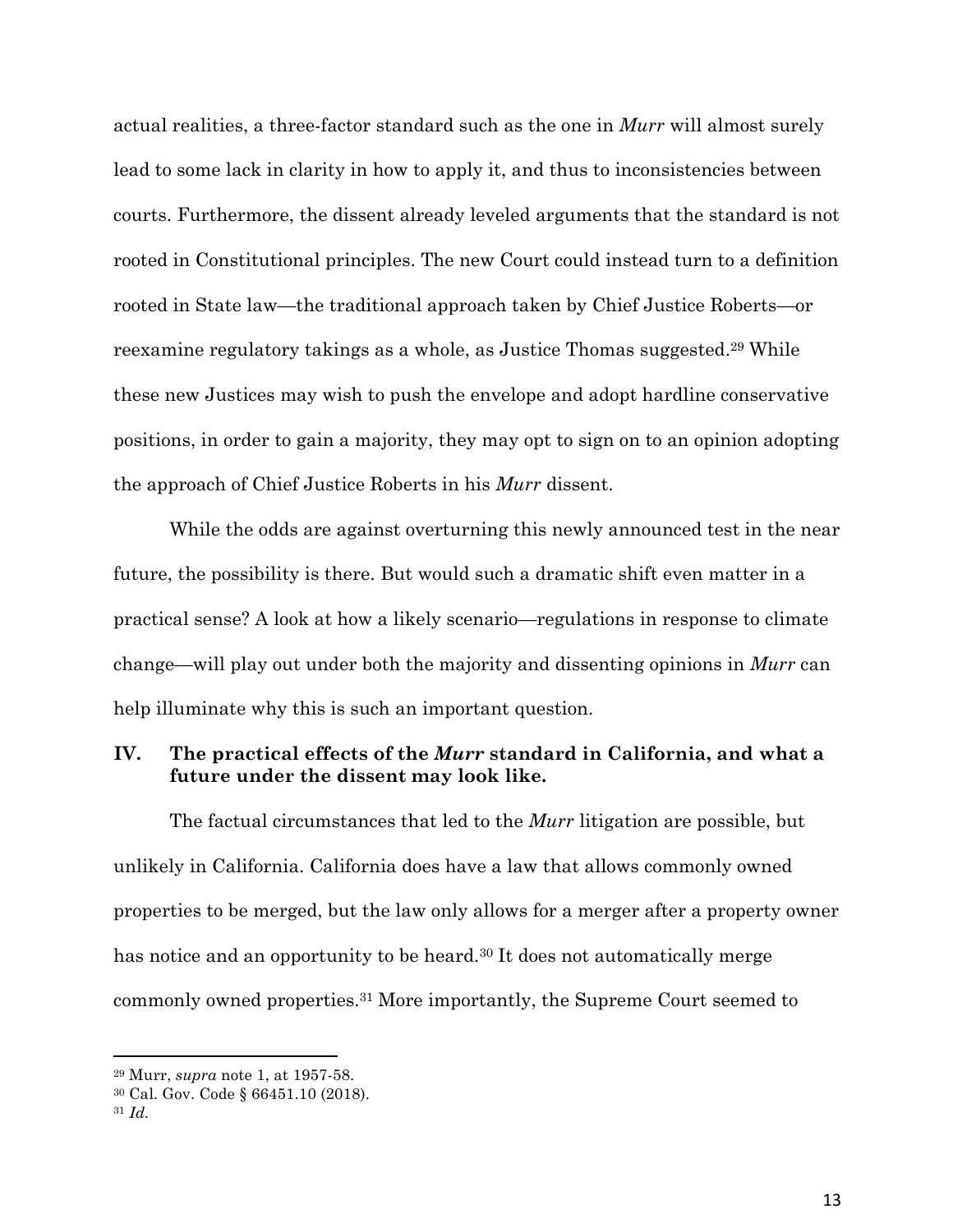close the door on challenging this type of regulation based on a Fifth Amendment takings theory. However, the relevant parcel question is still likely to come up in important ways in California—most probably in the context of large coastal developments in face of climate change.

The biggest area of regulatory growth in the coming years will be a result of climate change. And among the multitude of effects that climate change is causing, there might be none as dramatic for land regulation purposes as sea level rise. Properties along the coast will see the high-tide-line creep more and more inland, which could affect current developments, and reduce the developable land available.

Although the most devastating effects are years away, regulation along the California coast is greatly needed now.32 New developments near the coast will continue to be sought. And as existing developments age, permits will be sought to renovate, and rebuild.33 State and local governments will have a huge incentive to limit seawalls—which often lead to beach erosion—and move development away from the shore. There are several available strategies, some of which will have implications for future takings cases.

# **a. Sea level adaptation measures that could lead to takings claims.**

To combat sea level rise, local government have several possible strategies to implement. Local governments will likely use a variety of adaptation measures as

<sup>32</sup> Tiffany Hsu, *New real estate developments abound up and down the coast, but challenges persist*, L.A. TIMES, (June 10, 2017), http://www.latimes.com/business/realestate/hot-property/la-fi-hpcoastal-development-20170610-story.html.

<sup>33</sup> *Id.*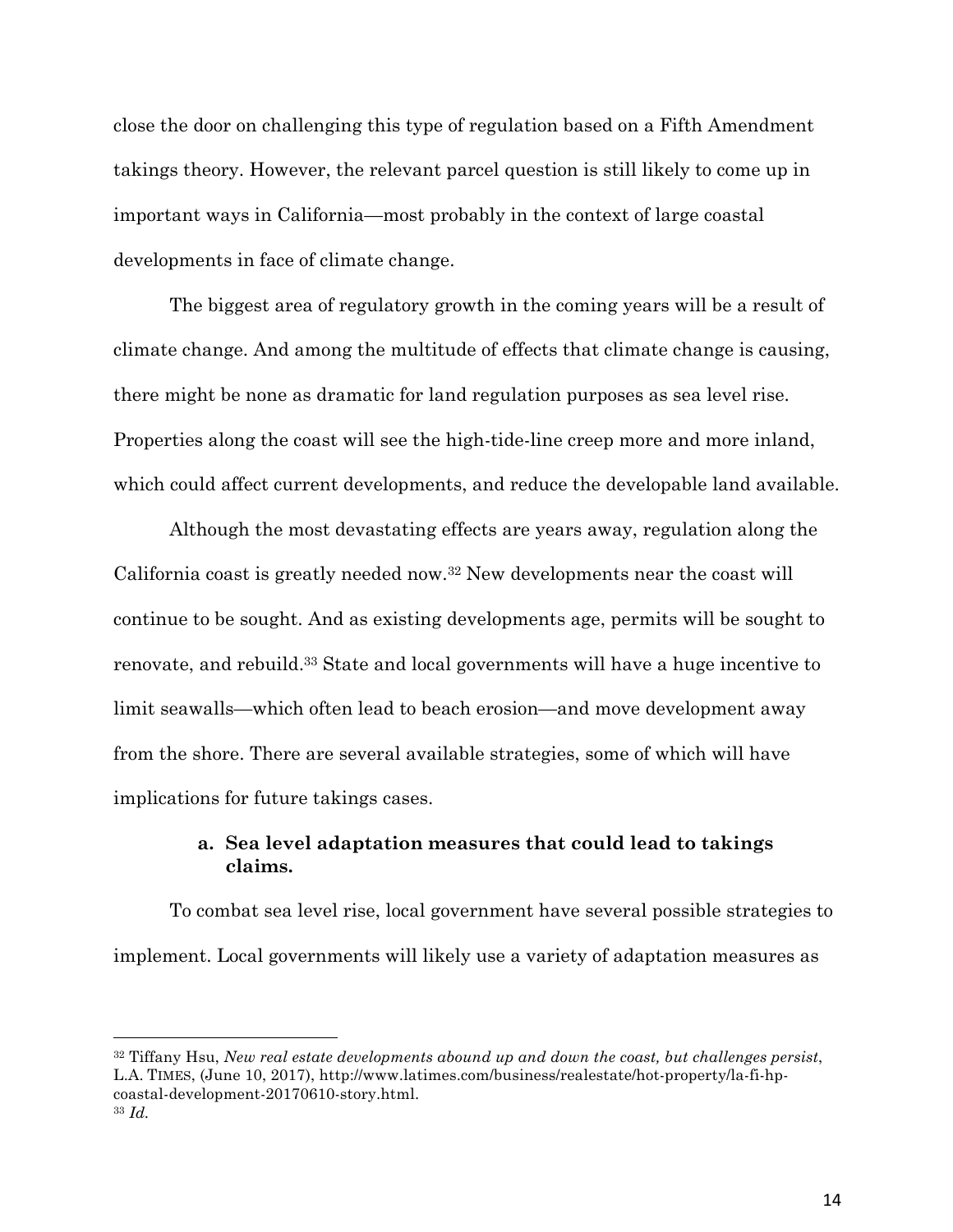the geography and local character dictate. An example of one of these measures is seawalls that can be used to protect structures already in place.34 Permits denied, or permits granted with conditions placed on them, can, and will, give rise to takings challenges. One such challenge has already made its way to the California Supreme Court in the recently decided case *Lynch v. California Coastal Committee*.35

The type of adaptation measure that this paper considers, however, is outright denial of permits to build in areas that are most prone to flooding due to sea level rise. Local governments need to take a close look at these high-risk flood areas as they begin to use sea level rise models in their land use planning. In seeking ways to protect developments in these high-risk areas, they may find that the most effective way to guard against damage to buildings and homes is to simply deny developers the right to build there to begin with.

As governments begin to grapple with this challenge and start initiating the steps necessary, a wave of takings claims will surely follow. The definition of the relevant parcel will become a crucial aspect of the government's ability to regulate in this way.

## **b. A hypothetical development that may raise a takings challenge.**

Considering when and how claims may come about can be helpful to see how the *Murr* decision will affect future cases. To do so, we can look at a hypothetical scenario that could raise these issues.

<sup>34</sup> Robynne Boyd, *Why Build a Seawall When You Can Plant Some Grass?*, NRDC, (Sept. 15, 2016), https://www.nrdc.org/stories/why-build-seawall-when-you-can-plant-some-grass.

<sup>35</sup> 3 Cal. 5th 470 (2017) (takings claim brought by owner challenging seawall permit condition).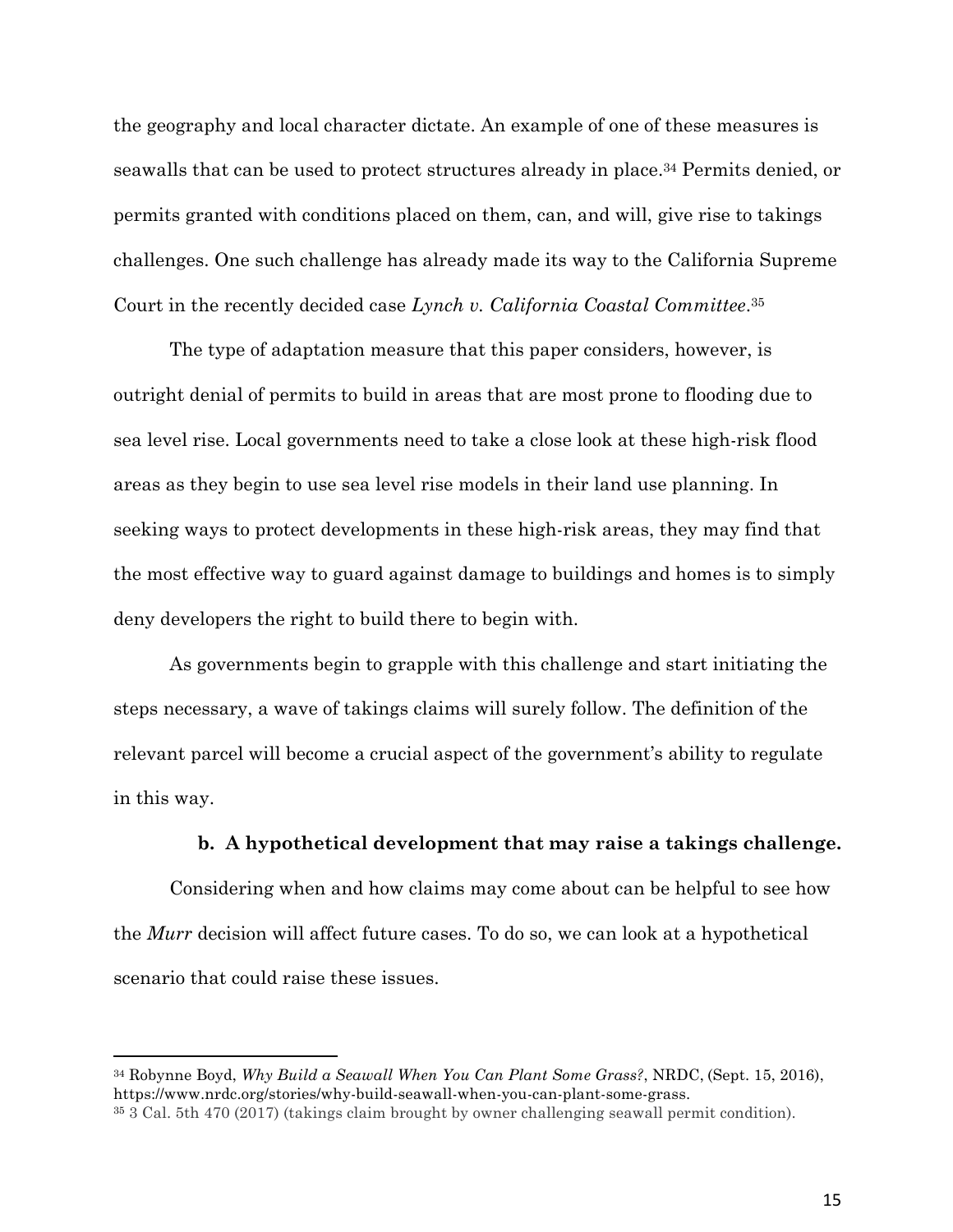Our hypothetical parcel is close to the coast and undeveloped. The parcel was subdivided several years ago in accordance with applicable state and local zoning laws, but the original owner of the parcel never developed the land. According to several models predicting sea level rise in the area, several lots of the parcel are in the high-risk flood zone, but a majority of the lots would not be affected by sea level rise. A new owner of the parcel has a new development plan, and has brought the plan to the local planning agency for approval. In the plan, the developer wishes to build homes on each of the lots that are in the predicted sea level flood areas.

Facing this type of scenario, the local land planning agencies undertakes the difficult decisions on what—if anything—the developer should be able to build on the lots in question. They also consider mitigation measures, and the potential for seawalls in the future. After considering several adaptation strategies, and looking at the sea level rise models, our hypothetical local government decides to deny the permits to build houses on those lots. They do, however, approve the rest of the development. The land owner challenges the permit denial on the lots in question, claiming a compensable taking under the Fifth Amendment.36

A complaint is filed. Litigation ensues. Before the court, the government first raises the question as to what the relevant parcel in this case should be. It focuses its argument on the holding in *Murr*, claiming that the denominator in the takings analysis should be the entire development and not just the individual lots that were

<sup>36</sup> Our hypothetical assumes they have exhausted all state remedies in accordance with *Williamson County Regional Planning Commission v. Hamilton Bank of Johnson County* and brought their challenge in federal court.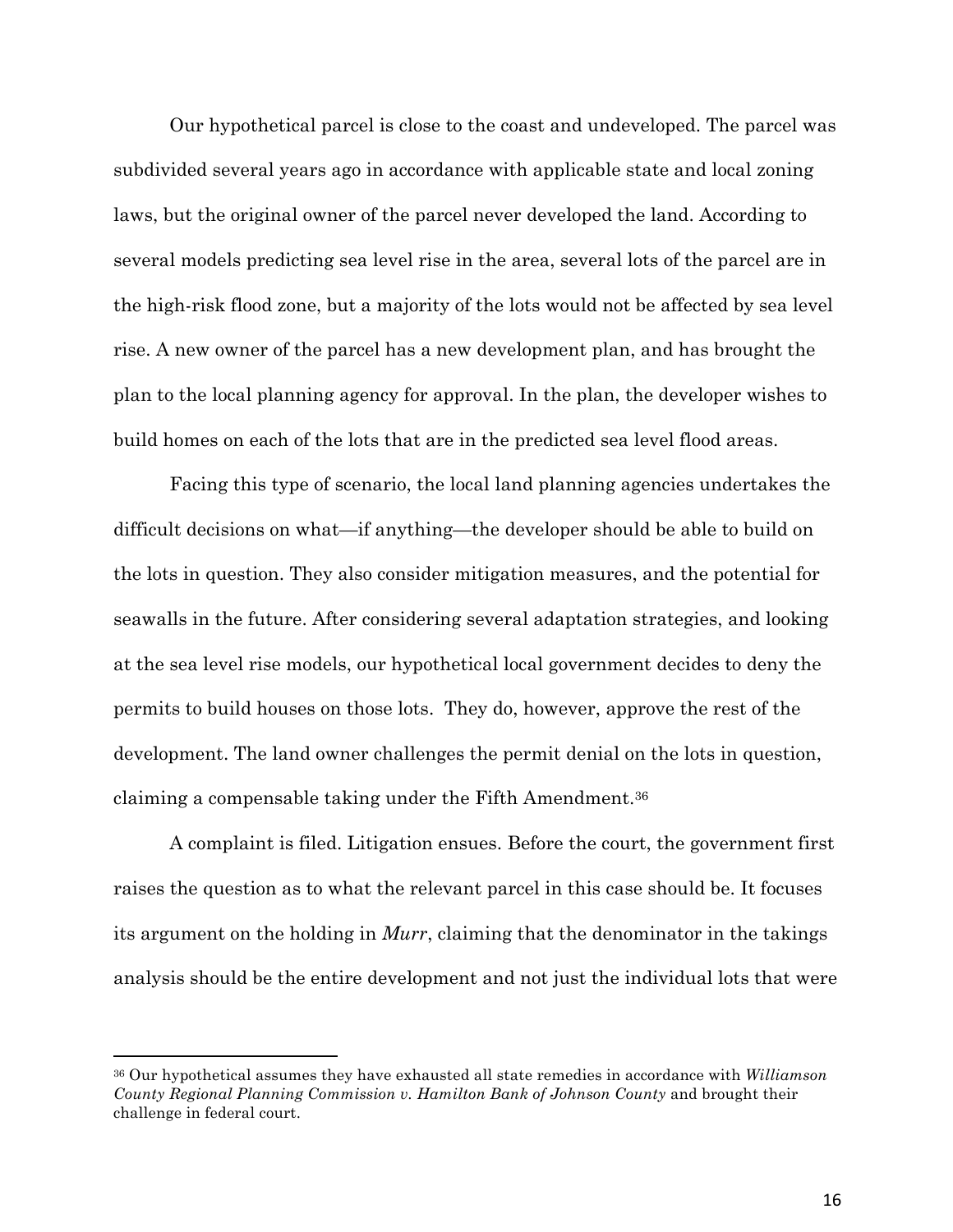denied building permits. If the court decides that the relevant parcel is the whole development, the government argues that under *Penn Central* the diminution of value is only slight because the government has not denied permits to build on the rest of the parcel. Thus, there has been no compensable taking.

The property owners argue otherwise. They claim the court should only consider the individual lots as they were divided under state and local laws. They argue this is the case under the majority opinion in *Murr*, but they also argue the court should consider the case under the Roberts approach as well. Based on their argument that the relevant parcel is the individual lots, they plead this is a "total taking" under *Lucas v. South Carolina Coastal Council*,37 because the denial to build on the individual parcels wiped out all economic value of the individual parcels.

The issued teed up for the court in this scenario is whether, based on *Murr*, the denominator should be the individual parcels that were denied permits to build upon, or the entire development as a whole.

#### **c. Takings challenge under the majority approach.**

Under the majority approach's three prong test, the court will first consider the "treatment of the land under state and local law."38 In California, as noted above, no merger provisions exist that would automatically treat separate parcels under common ownership as one parcel, and the local government never took the

<sup>37</sup> *See* 505 U.S. 1003 (1992) (holding that a regulation that deprives a property of economic value or use results in a taking).

<sup>38</sup> Murr, *supra* note 1, at 1945.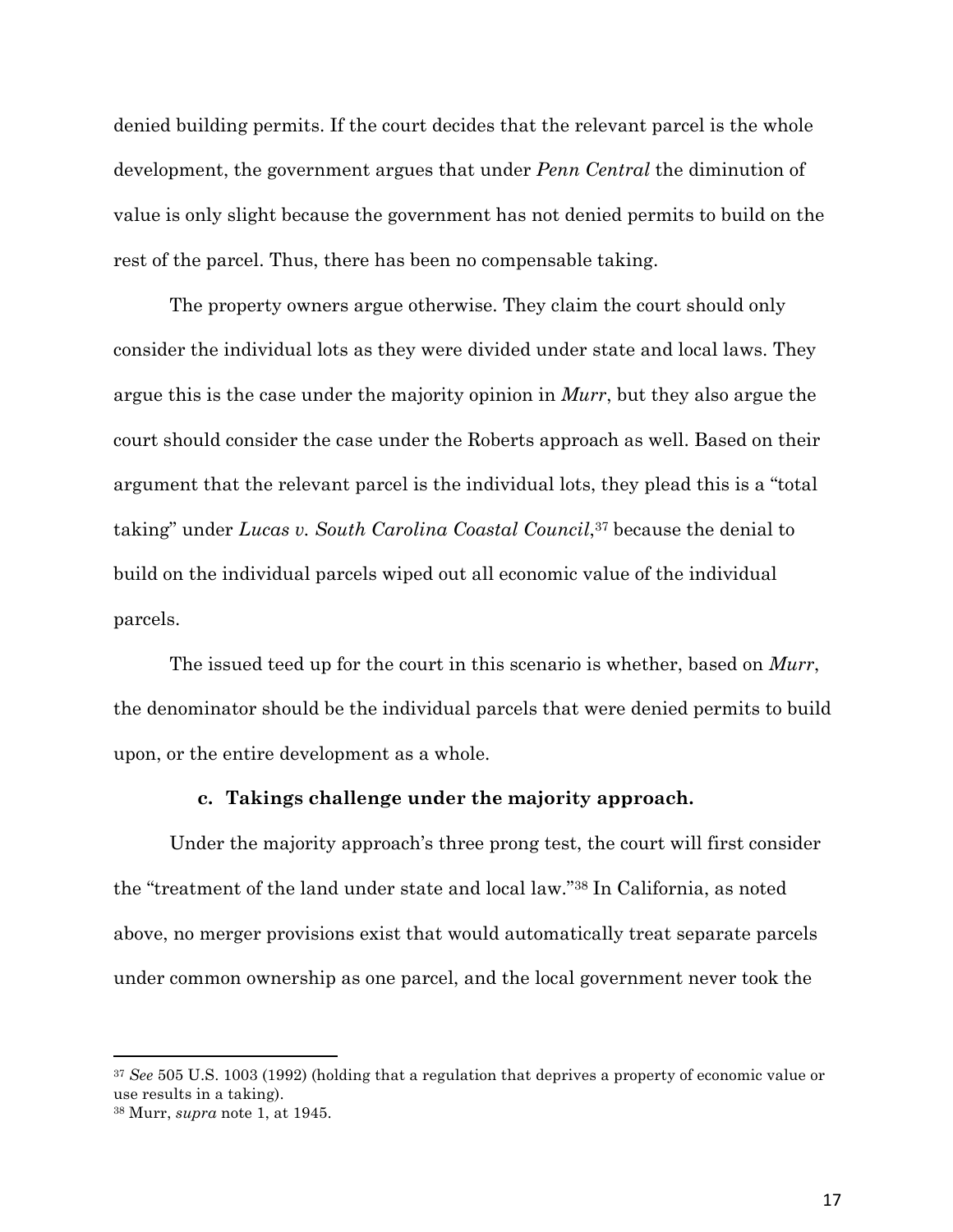steps necessary to merge the parcels. The parcel was properly subdivided under applicable laws. And no background principles of state law call for the court to consider these parcels as one. The individual lots are not substandard and typically would be approved for permits if not for the sea level rise dangers. This factor seems to weigh in favor of the landlords.

The court will next consider "the physical characteristics of the land."39 The lots within the development are all contiguous, and the terrain is such that the lots in question add value to the rest of the parcel. More importantly, owners along the coast in California—perhaps more than anyone else in the nation—are on notice that their land will be subject to regulation. The California Coastal Act, which requires permits for any development in the coastal zone, has been a part of land use regulations for decades.40 Furthermore, the fact that the parcels are shown to be in high risk flood areas puts owners on notice that the property will be subject to regulation to an even great extent. These facts show that the owners of the development knew their land was likely to be subject to regulation, and points toward the court treating the parcel as one.

Finally, the court will consider "the prospective value of the regulated land."41 The denial of building on the lots in question would certainly reduce the value of the individual lots, and the overall return on investment of the owners. But leaving the lots in question vacant may actually enhance the value of the remaining lots. If

<sup>39</sup> *Id.*

<sup>40</sup> See Pub. Res. Code 20, §§ 3000 et seq. 41 Murr, *supra* note 1, at 1945.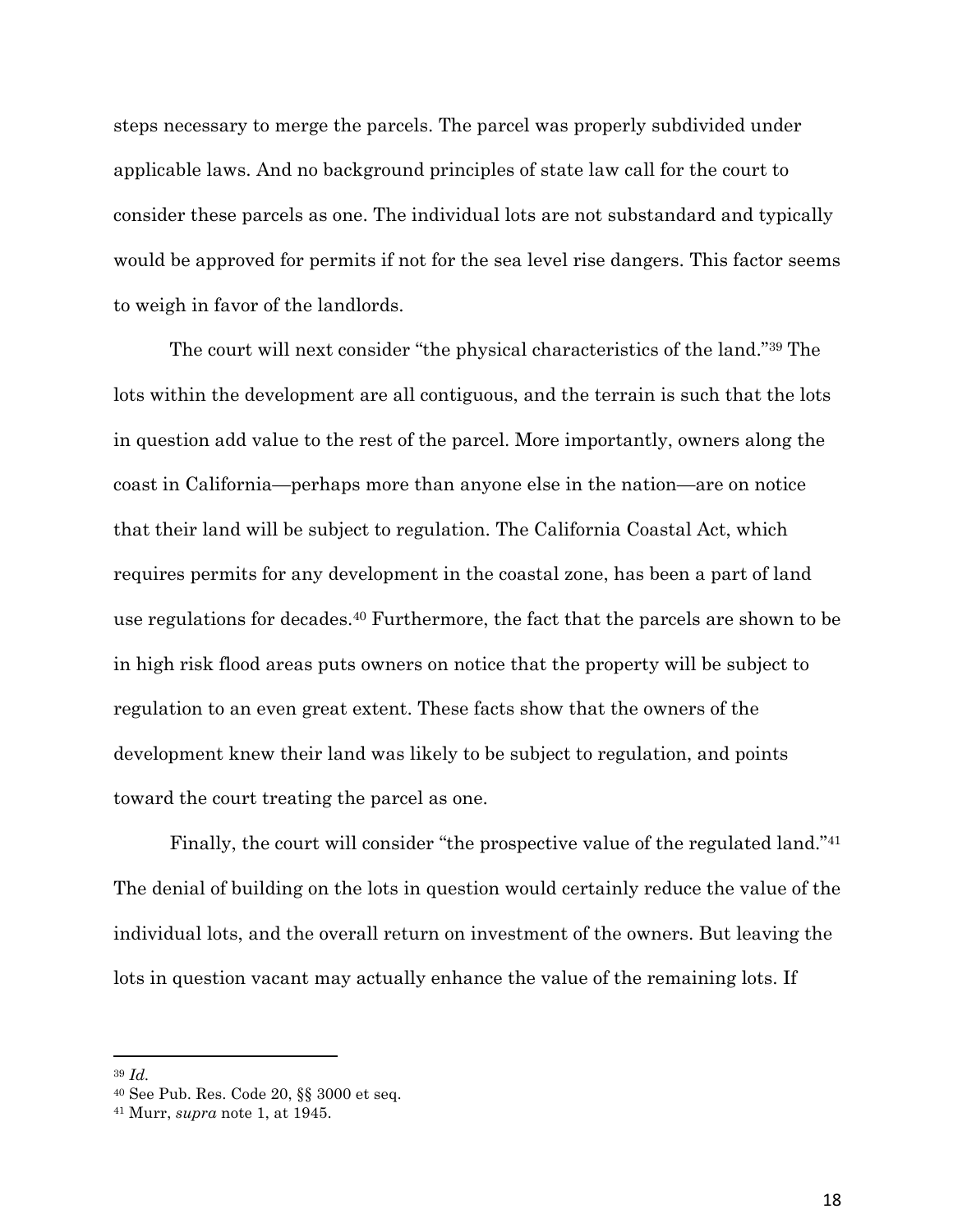natural barriers to stop encroachment are added, they would provide a natural protection to flooding. There may also be added visual benefits to some lots, as they could have enhanced views of the ocean. Furthermore, similar to *Murr*, the open space may provide recreational opportunities for the remaining lots. While the value may be reduced, it may not be to an overwhelming extent, pointing towards the government's argument being correct.

This test must ultimately determine whether "reasonable expectations about property ownership would lead a landowner to anticipate that his holdings would be treated as one parcel, or instead as separate tracts."42 The factors seem to point in different ways, and a court will have to determine how to weigh each one before making its conclusion. With *Murr* as the courts' guidepost, it seems that in this scenario the denominator could be the entire development. While this seems to be a closer call than *Murr*, many of the same factors are present. Furthermore, the high importance of climate change regulation could tilt the balance in the government's favor.

The parties would next have to battle out whether this was a taking under the *Penn Central* analysis. With a small diminution in value because of the large denominator, the landowners would have an uphill battle, and may just drop their claims—lest be subject to more litigation costs with a low chance of success.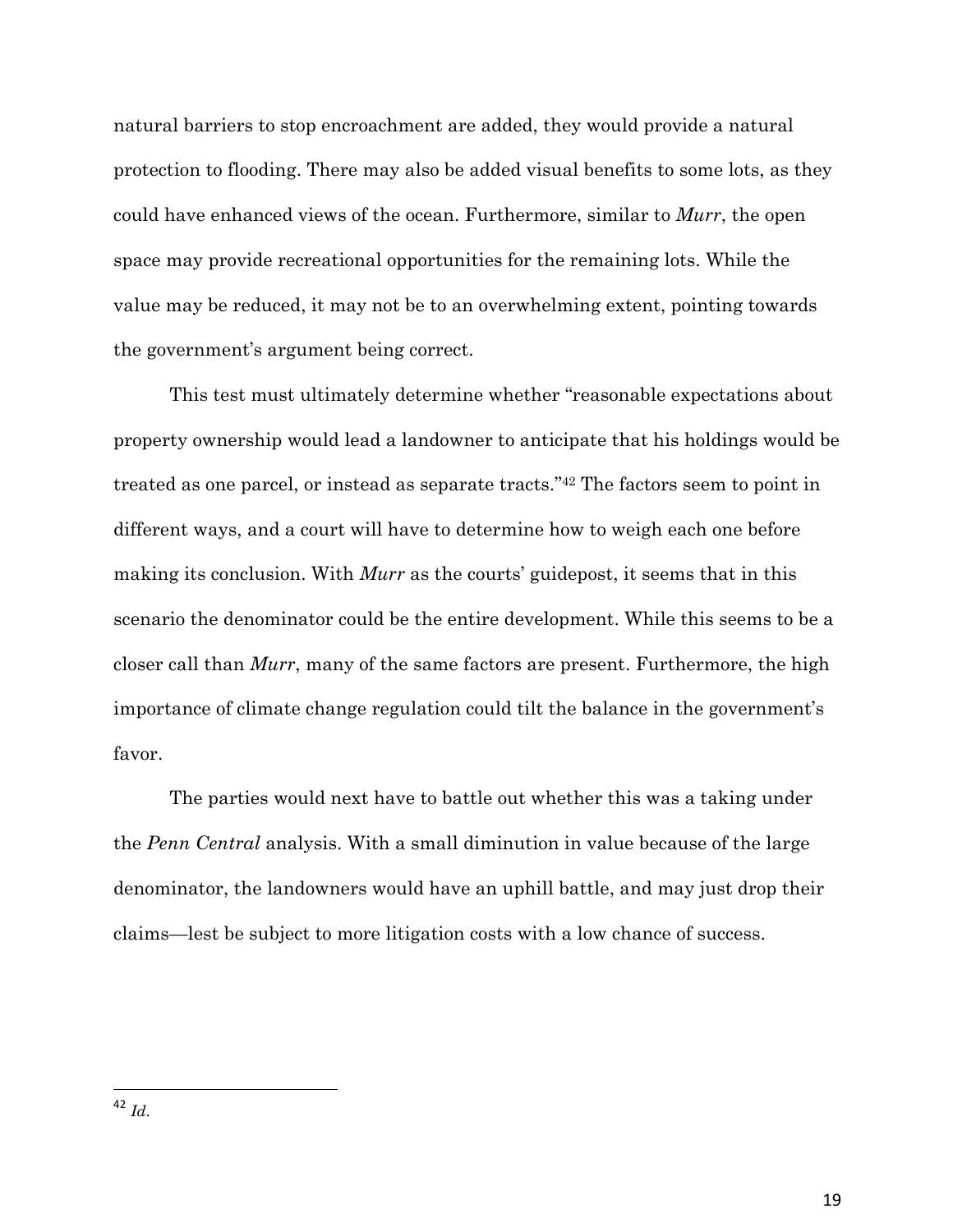#### **d. Takings challenge under the Roberts dissent.**

Under the Roberts approach, on the other hand, this claim would likely proceed to the merits stage of the analysis. Because the lots subject to the permit denials were properly subdivided under state law, the government would have a heavy burden to overcome the presumption that the lot lines are determinative. Outside a showing that the landowners acted nefariously—which is not present in our facts—it is likely the landowners would win on the initial question of what to consider the relevant parcel.

This by no means guarantees that the landowners would win at the merits stage, however. Like in Justice Roberts' dissent, the court could look at all the factors under the *Penn Central* analysis and find that no taking has occurred. As Justice Roberts made clear, many of the same factors that the majority looked at in determining what the denominator is, can, and should be considered in determining what the diminution of value would be, what the reasonable investment backed expectations of the owners are, and what the character of the government action is. Under this approach, the government would have a strong case—similar to what Roberts stated in *Murr*—that no taking occurred.

This would presume, of course, that the court was analyzing the merits of the case under *Penn Central*, and not *Lucas*. Under *Lucas*, however, it could be shown that the lots retain some value as recreational spaces for the remaining lots, which may preclude a *Lucas* claim.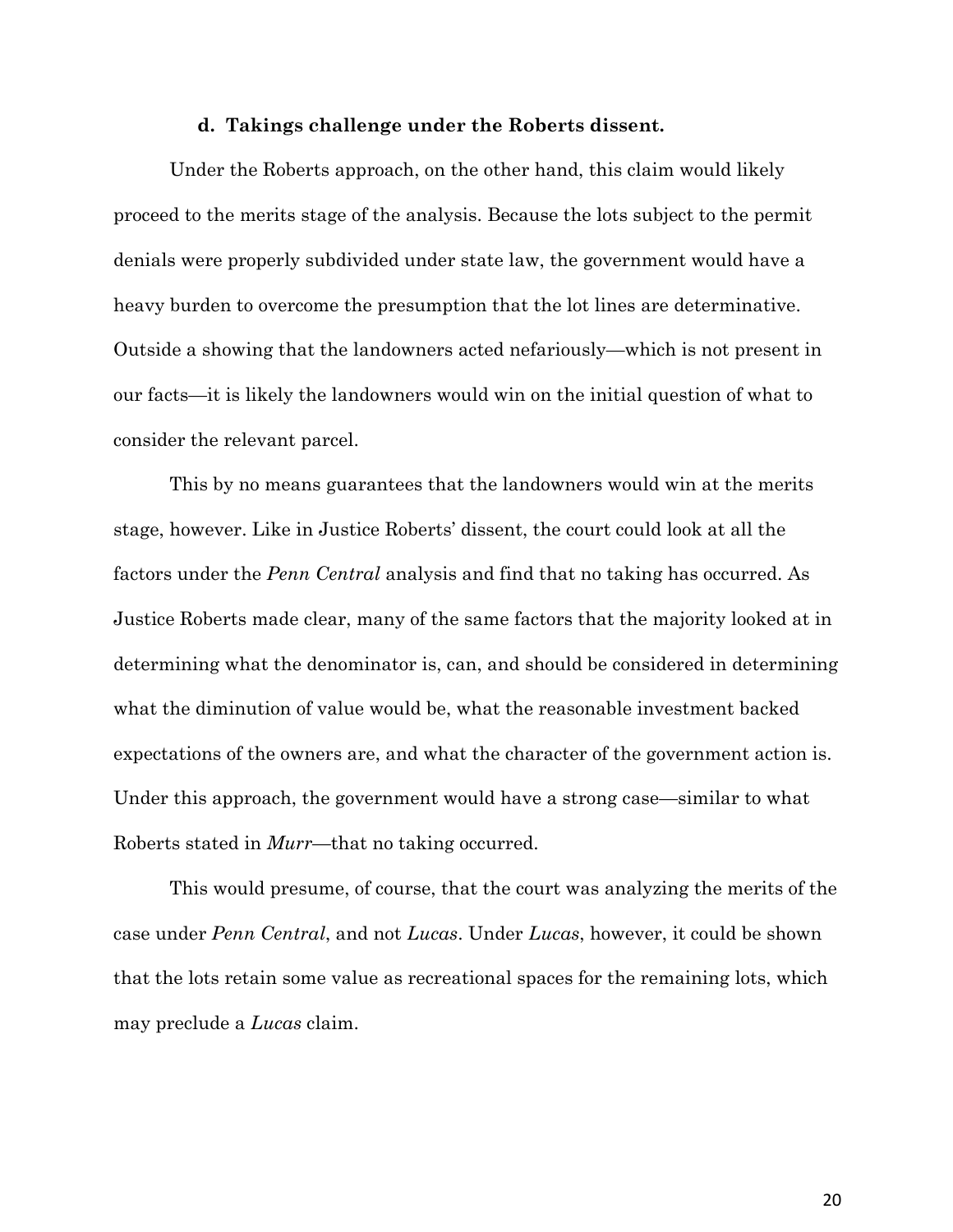Ultimately, it seems that under either the majority or dissent, the government would have a strong—but not overwhelming—chance to prevail. But despite the similar outcomes, the approach used could still have a large effect on climate change regulation.

#### **e. Policy implications of using either approach.**

In addition to the practical effects for individual cases, the approach used to determine the relevant parcel will have large effects on how governments address climate change. Making lot lines presumptively determinative, as the Roberts approach calls for, may force governments to regulate less aggressively, or not at all, for fear of the onslaught of takings claims that will inevitably come. This is because takings claims bring high costs for local governments to litigate, even if they may ultimately prevail at the merits stage under *Penn Central* or *Lucas*. And based on the facts in the hypothetical, winning is not certain. Faced with these outcomes, governments may decide to refrain from taking active steps now to stop the most devastating effect of climate change, which is a terrible long-term policy.

Another facet to consider is the problem of owners creating takings. While Justice Roberts makes assurances that the judiciary will be able to root out gamesmanship by landowners, it's far from certain that is true. Climate change regulations are coming, but many of the worst effects may still be many years off. Thus, government regulations may be years away as well. Savvy landowners could begin to position themselves bring these claims well before the regulations are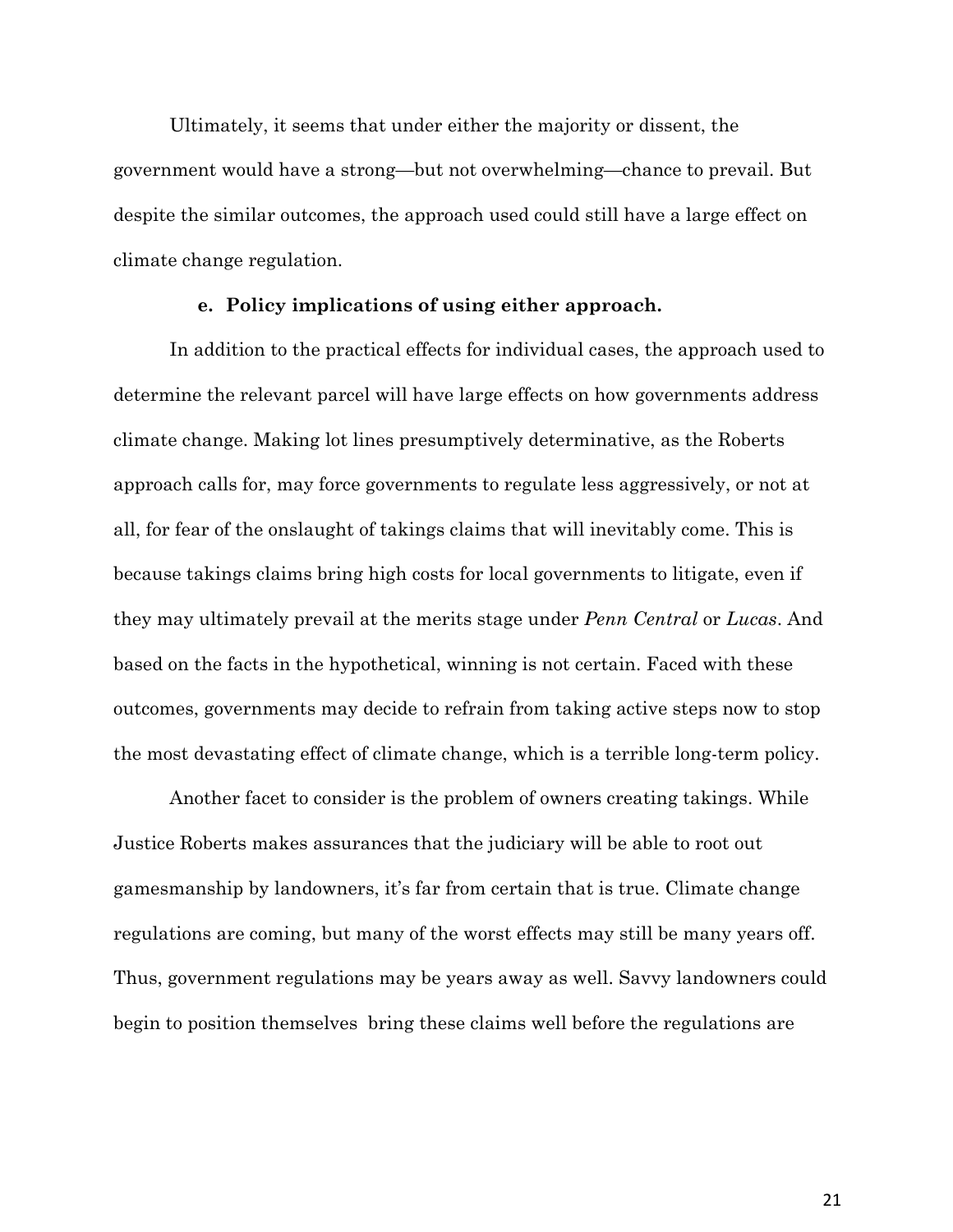adopted. As time passes, it will be harder and harder to prove a corrupt motive behind these maneuvers.

In contrast, the majority's approach will likely cut off some of the most egregious attempts by land owners to take advantage of this coming wave of regulations. Any attempt to subdivide their lots in such a way as to maximize the potential for a complete regulatory taking will be thwarted by the multi-factor test. Moreover, as more and more land owners become aware of the new realities, the overall number of takings claims may lessen. This will reduce the cost of litigation for governments and allow more money to be spent on adaptation. Under the majority approach, government regulators will have a much clearer path to regulating in the face of climate change.

## **V. Conclusion**

The actual ramifications of the *Murr* decision are far from clear. Over the coming years lower courts will struggle to implement the new standard. Land owners will likely cry foul as the cost of litigating these claims rises, and claims are rejected. But their cries may not fall on deaf ears, as new faces on the courts may hear them, and take up the call to revisit this issue. Hopefully, if this is the case, the Court will heed its own words and recognize that "Government could hardly go on if to some extent values incident to property could not be diminished without paying for every such change in the law."43 In the face of the dire effects of climate change, the need for government regulations is crucial, and forcing government to

<sup>43</sup> Pennsylvania Coal Co. v. Mahon, 260 U.S. 393, 413 (1922).